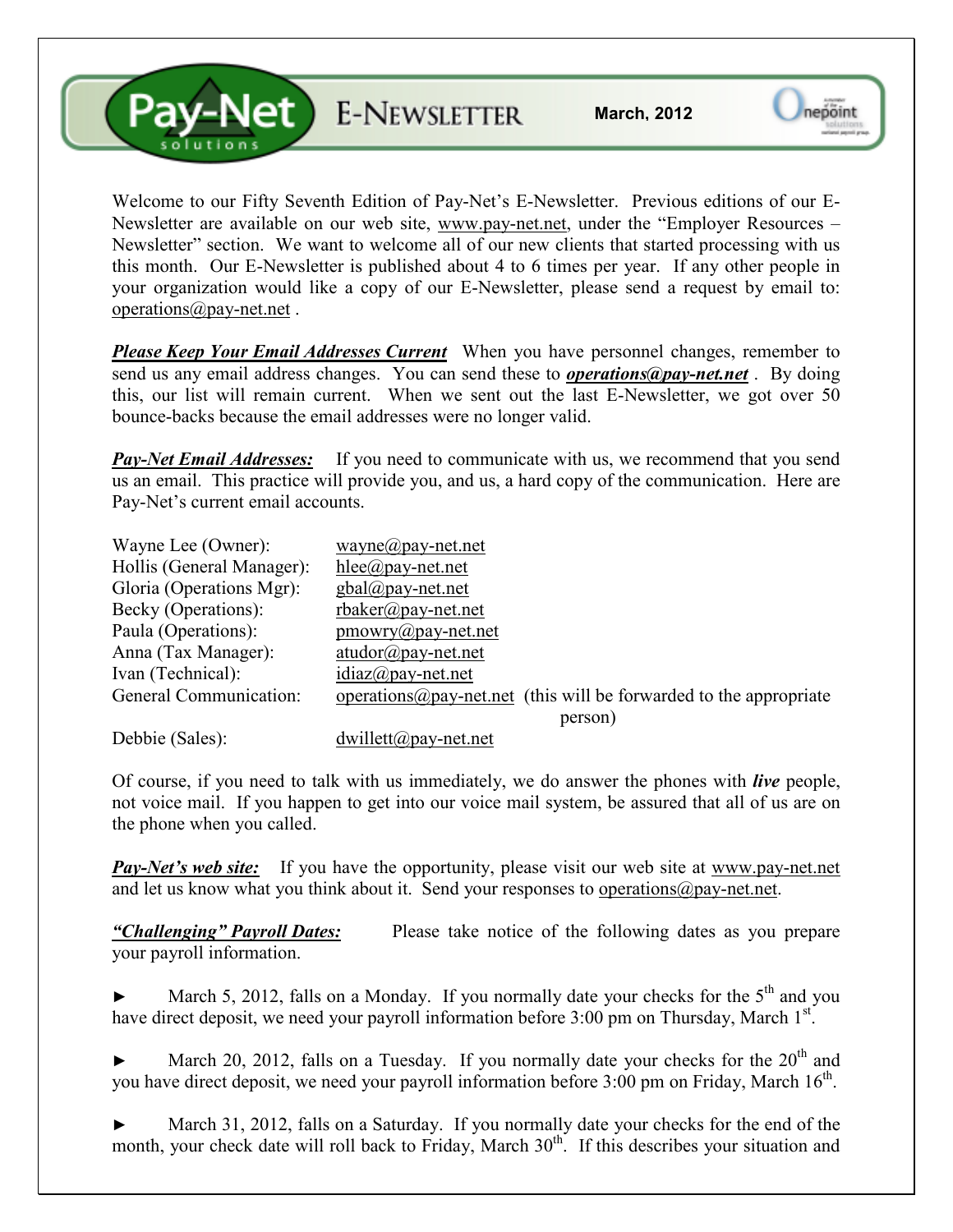you have direct deposit, we need your payroll information before 3:00 pm on Wednesday, March  $28^{\text{th}}$ .

April 1, 2012, falls on a Sunday – no kidding! If you normally date your checks for the 1<sup>st</sup> of a month, your check date will roll back to Friday, March 30<sup>th</sup>. If this describes your situation and you have direct deposit, we need your payroll information before 3:00 pm on Wednesday, March 28<sup>th</sup>.

April 15<sup>th</sup> falls on a Sunday. If you normally date your checks for the  $15<sup>th</sup>$ , your check date will roll back to Friday, April  $13<sup>th</sup>$ . If this describes your situation and you have direct deposit, we need your payroll information before  $3:00$  pm on Wednesday, April  $11<sup>th</sup>$ .

April  $30<sup>th</sup>$  falls on a Monday. If you normally date your checks for the end of the month and you have direct deposit, we will need your payroll information before 3:00 pm on Thursday, April  $26^{\text{th}}$ .

 $\blacktriangleright$  May 1, 2012, falls on a Tuesday. If you normally date your checks for the 1<sup>st</sup> of a month and you have direct deposit, we need your payroll information before 3:00 pm on Friday, April  $27^{\text{th}}$ .

May  $5<sup>th</sup>$  falls on a Saturday. If you normally date your checks for the  $5<sup>th</sup>$ , your check date will roll back to Friday, May 4<sup>th</sup>. If this describes your situation and you have direct deposit, we need your payroll information before 3:00 pm on Wednesday, May 2<sup>nd</sup>.

May 15<sup>th</sup> falls on a Tuesday. If you normally date your checks for the 15<sup>th</sup> and you have direct deposit, we need your payroll information before  $3:00$  pm on Friday, May  $11<sup>th</sup>$ .

May  $20^{th}$  falls on a Sunday. If you normally date your checks for the  $20^{th}$ , your check date will roll back to Friday, May  $18^{th}$ . If this describes your situation and you have direct deposit, we need your payroll information before  $3:00$  pm on Wednesday, May  $16^{\text{th}}$ .

## ► **Monday, May 28, 2012, is Memorial Day, a national holiday. Pay-Net will be closed that day. Please take this date into consideration as you prepare your payroll information.**

*Health Care Revisited:* More provisions of the Health Care law come into effect in 2012. Probably the most important provision to most clients is the reporting of employer provided health care for employees on the W2 Forms.

Basically, as we understand the regulations, only employers with more than 250 W2 Forms are required to report the health care costs on the W2 forms. Notice that we said "250 W2 Forms" NOT 250 employees. If you have a business that has high turnover, you may have less than 250 employees, but more than 250 W2 Forms at the end of the year. Employers with less than 250 W<sub>2</sub> Forms can voluntarily report the health care costs.

Both employee and employer costs are to be reported in Box 12 with a "DD" code. Any postings to this code will not increase an employee's tax burden, but will only serve as a reporting tool.

If this new regulation fits your company, please contact Pay-Net so that we can coordinate the reporting requirements for you to ensure you are in compliance.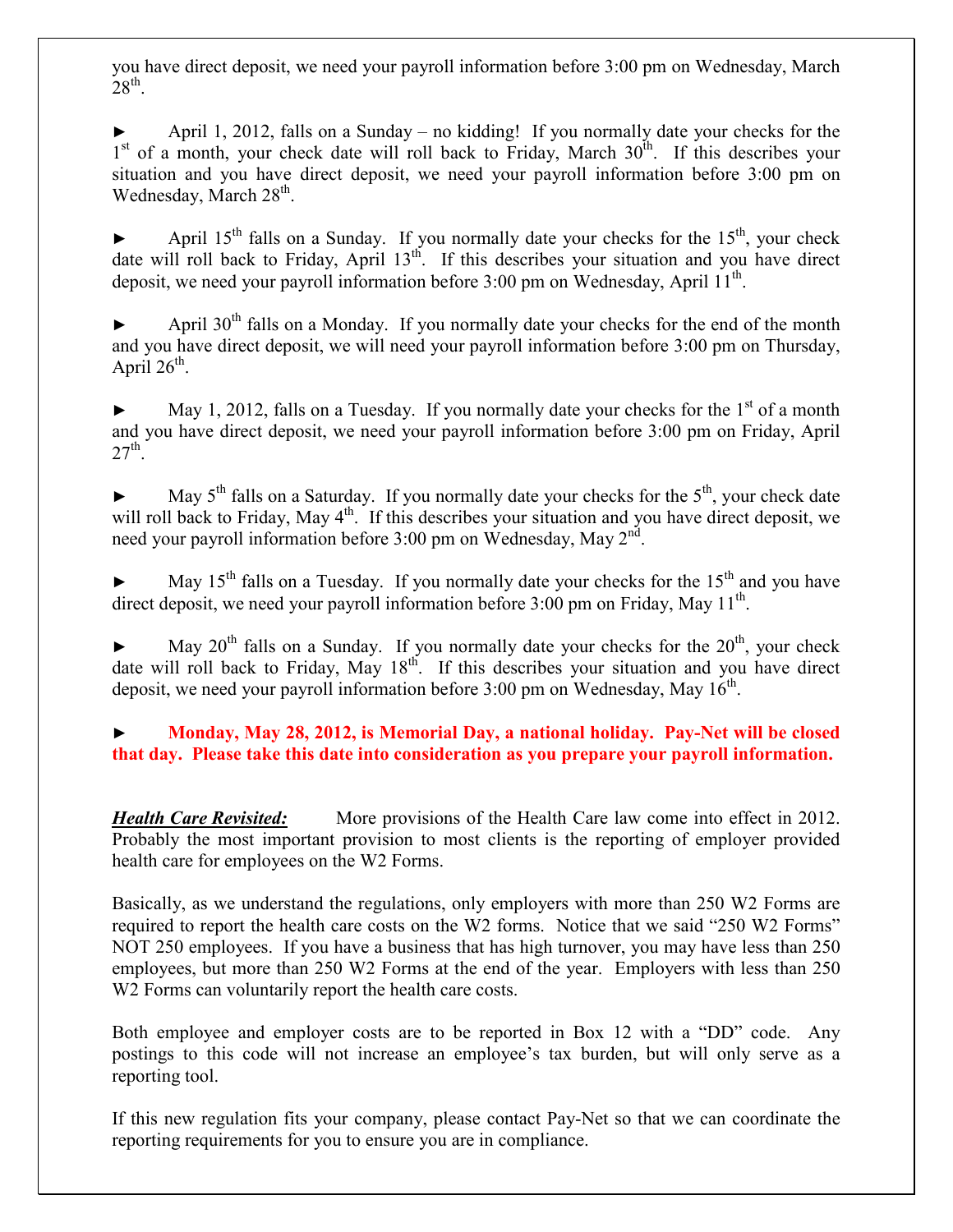**Payroll Tax Law Revisited:** Last December, Congress was unable to reach a consensus on the extension of the lower employee Social Security rate and other tax issues. As a result, Congress passed a temporary extension of the Payroll Tax law to February 29, 2012.

In February, Congress extended the Payroll Tax Law until December 31, 2012. The basics of the law have not changed including the lower employee Social Security rated.

## *Tax Law Changes for 2012*

- (1) **Trans Pass**: The temporary monthly increase in tax-free transportation fringe benefits for transit passes and travel in qualified commuter vehicles expires in 2012 and reverts to \$125, the Internal Revenue Service said Oct. 20 in a news release. The temporary increase, to \$230 a month for 2011, is effective from Feb. 17, 2009, to Dec. 31, 2011, as part of the American Recovery and Reinvestment Tax Act of 2009. The 2012 monthly limit on the value of qualified transportation benefits exclusion for qualified parking provided by an employer to employees for 2012 raises \$10, to \$240.
- (2) **Exemptions.** The value of each personal and dependent exemption increases to \$3,800 in 2012 from \$3,700 in 2011.
- (3) **Standard deduction.** The 2012 standard deduction is \$11,900 for married couples filing a joint return, up \$300; \$5,950 for singles and married individuals filing separately, up \$150; and \$8,700 for heads of household, up \$200.
- (4) **Adoption-assistance programs.** For taxable years starting in 2012, the amount that can be excluded from an employee's gross income for qualified adoption expenses is \$12,650, down from \$13,170 in 2011.
- (5) **MSAs.** Annual deductible amounts for medical savings accounts (MSAs) are to increase in 2012: \$2,100 to \$3,150 for self-only coverage; \$4,200 to \$6,300 for family coverage; and maximum out-of-pocket expense amounts of \$4,200 for self-only coverage and \$7,650 for family coverage.
- (6) **Pension Plans:** The 2012 limitation on the exclusion for elective deferrals described in Section  $402(g)(3)$ —for  $401(k)$ -type plans, Section  $403(b)$  plans, and Section 457 will be \$17,000 compared with \$16,500 in 2011. Many other pension plan limit amounts will also increase, the Internal Revenue Service said in an information release.

For 2012, the limitation for defined contribution plans under section  $415(c)(1)(A)$ increases to \$50,000 from \$49,000; the general definition of a highly compensated employee increases to \$115,000 from \$110,000; and the definition of a key employee in a "top-heavy plan" increases to \$165,000 from \$160,000. IRS also said that the limited compensation amount under Treasury Regulations and Internal Revenue Code Section  $1.61-21(f)(5)(iii)$  will increase to \$205,000 from \$195,000, and the general annual compensation limit will increase to \$250,000 from \$245,000.

(7) **Social Security:** The Social Security Old Age Survivor's and Disability Insurance taxable wage base for 2012 increases to \$110,100 from \$106,800, the Social Security Administration said Oct. 19. The maximum 2012 OASDI tax payable by each employee is unknown at this time. The 4.2 percent rate now in effect for employees and has been extended until the end of 2012, and will revert to the 6.2 percent rate for 2013, unless the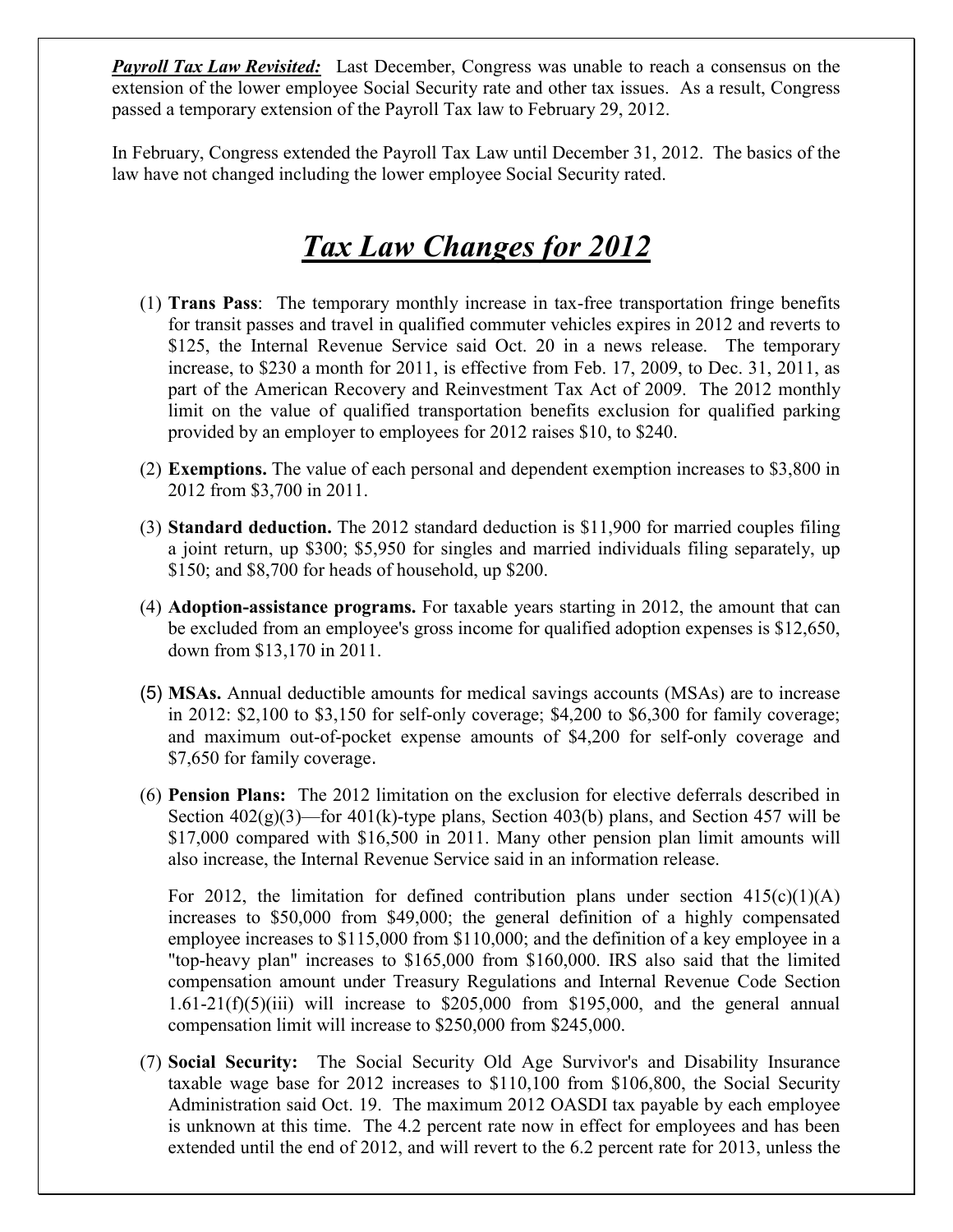federal government acts to extend or change the rate. The employer portion remans at 6.2%.

The SSA also announced a 3.6 percent cost of living increase amount that affects several thresholds for benefits and coverage. The Social Security tax annual coverage threshold amount for domestic employees for 2012 increases to \$1,800, and remains at \$1,500 for election workers.

For the 1.45 percent tax for the Medicare (HI) portion of the Federal Insurance Contributions Act taxes, there is no wage base and all wages earned are subject to HI tax.

*Holiday Schedule:* The following remaining holidays are scheduled for 2011 plus the 2012 holidays. The official "bank holidays" are marked with an "**\***"

- \* Monday, May 28, 2012 Memorial Day Pay-Net will be closed
- ► \* Wednesday, July 4, 2012 Independence Day Pay-Net will be closed
- ► \* Monday, September 3, 2012 Labor Day Pay-Net will be closed
- ► \* Monday, October 8, 2012 Columbus Day Pay-Net will be open
- ► \* Monday, November 12, 2012 Veteran's Day Pay-Net will be open
- ► \* Thursday, November 22, 2012 Thanksgiving Day Pay-Net will be closed
- ► Friday, November 23, 2012 Day After Thanksgiving Pay-Net will be closed
- ► \* Tuesday, December 25, 2012 Christmas Pay-Net will be closed
- ► \* Tuesday, January 1, 2013 New Years Day Pay-Net will be closed

## *State and Federal Government Team Up to Combat Employee Misclassification:* As

many employers have been engaging in attempts to misclassify workers as independent contractors instead of employees, the Labor Department has teamed up with a number of states in an attempt to curb such misclassification, M. Patricia Smith, solicitor of labor, said Nov. 5 at the annual conference of the American Bar Association's Section of Labor and Employment Law. Labor officials have signed memorandums of understanding with the Internal Revenue Service and 11 states, she said.

States seeking to reduce misclassification have linked the efforts of multiple agencies, Smith said. When there is an investigation of an employer's potential legal violation, all the appropriate agencies devote attention to that employer to ensure that it comes into compliance with all workplace laws.

*IRS Issues FAQ's on Voluntary Classification Program:* The Internal Revenue Service released a list of frequently asked questions (clickable link) about its new voluntary classification settlement program.

The program, launched Sept. 21, allows taxpayers to voluntarily reclassify workers as employees for federal employment tax purposes and pay 10 percent of the amount of employment taxes calculated under the reduced rates of Section 3509(a) of the Internal Revenue Code.

Not all workers have to be reclassified as employees, and exempt organizations and government agencies are eligible for the program, IRS said.

Employers that wish to participate in the program must submit Form 8952. The form and instructions are available on the IRS website, www.irs.gov .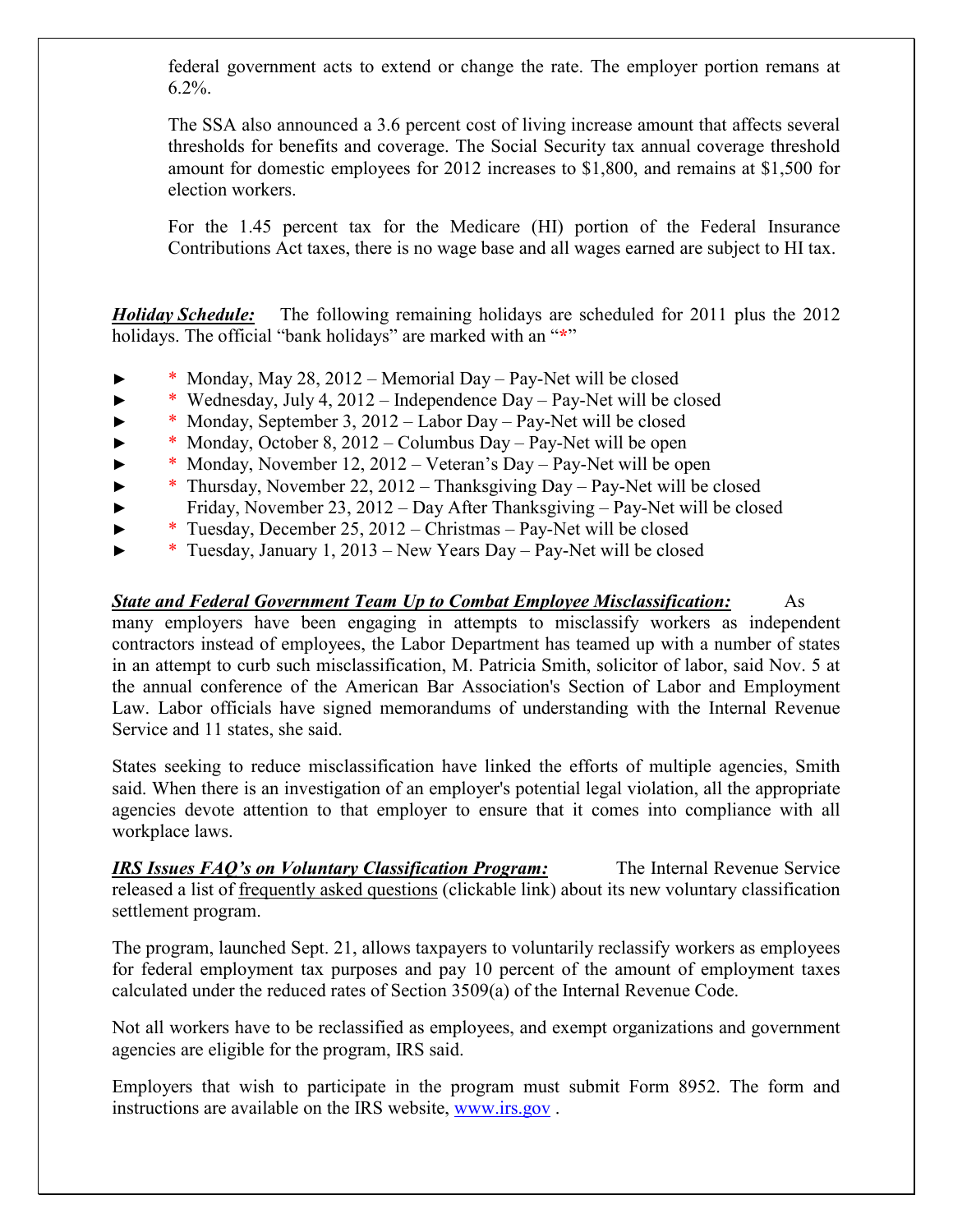*Reports Portal Coming Soon:* **As previously announced, the Pay-Net Reports Portal is now up and running with a couple of clients actively using the portal.** 

**What is the "portal"? The portal is a secure web site where clients can log in and retrieve various reports that have been placed there.** 

**Why is Pay-Net doing this? With today's internet security concerns, Pay-Net will be eliminating the practice of emailing reports to clients. While email is basically secure, it can still be breached by hackers and valuable company/employee data could be compromised. So, instead of emailing reports to clients, these reports will be run and placed into the Reports Portal. Our clients will log into the portal and download the reports.** 

**Is the Portal secure? The portal uses the most current SSL encoding to ensure security on the portal. The user will see the common https:// prompt for the portal. This security is identical to that security used by banks and financial institutions for their client account access.** 

**What is the time table? Pay-Net will start the roll out of the portal in February with the goal of having all clients on the portal by June 1st. If your company wants to be on the portal quickly, just send an email to operations@pay-net.net and we will get you setup.** 

*Self Check Employment Service:* The US Citizenship and Immigration Services division of the Department of Homeland Security has recently opened a "Self Check" web site.

"Self Check" is a voluntary, fast, free and simple service that allows you to check *your* personal employment eligibility in the United States. If any mismatches are found between the information you provide and your Department of Homeland Security or Social Security Administration records, Self Check will inform you of how to correct those mismatches.

Just click on this link to go to the web site: Self Check website

*Craziest Idea from the IRS:* One of the craziest ideas to come out of the IRS occurred in January during a conference. The IRS wants to go to a "Real-Time Tax System". Basically, this means that when individuals file their personal income tax returns, the IRS computer system would immediately check the individual's reported earnings against the total wages in the system.

In order to achieve this goal, the IRS proposal would require earlier, or more frequent wage reporting. The proposal goes as far as to say that W2's should be filed the first couple of days in January!!

To implement this idea, the entire framework of the financial world would need to change including such items as reporting interest from banks, Third Party Sick Pay, financial statements from brokers, companies would need to report all payroll adjustments before the end of December, etc., etc. There are some 50 types of compensation that would have to be gathered and reported before the end of December.

This idea has been challenged by the NPRC, National Payroll Conference, as being somewhat impractical at this time and would require a lot of regulatory changes.